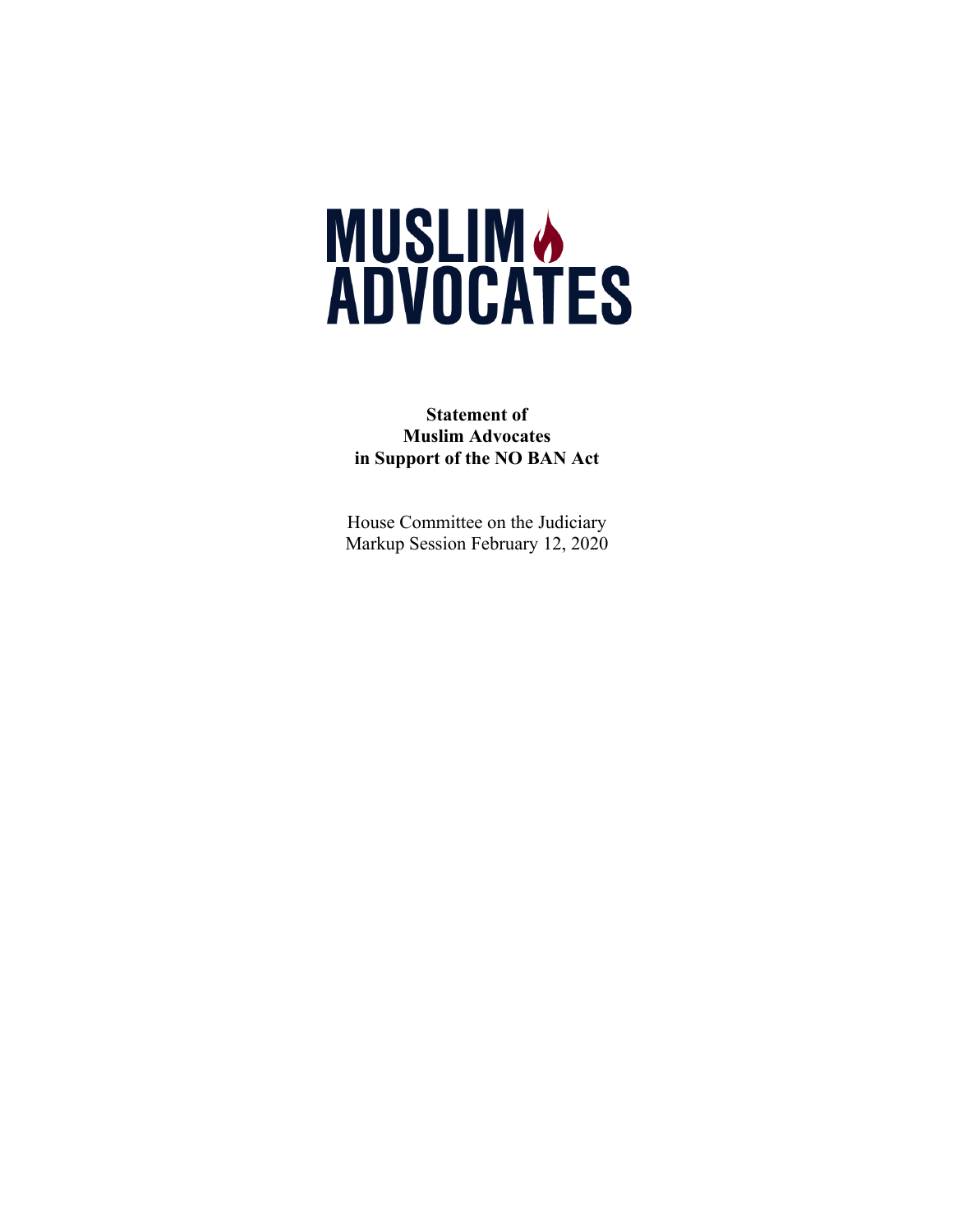Muslim Advocates is a national civil rights organization working in the courts, in the halls of power, and in communities to halt bigotry in its tracks. Muslim Advocates was founded in the aftermath of the federal government's response to the events of September  $11<sup>th</sup>$  when surveillance, animus, and discrimination targeting American Muslims first hit a crescendo. Our mission is to ensure that American Muslims have a seat at the table with expert representation, so that all Americans may live free from hate and discrimination.

\* \* \*

Muslims have been an integral part of America since the first slave ships arrived on its shores. Today, American Muslims reflect every race and ethnicity that comprise our nation's rich heritage. Muslims serve our nation as teachers, law enforcement, firefighters, members of Congress, and members of the armed services. They are business owners, scientists, service professionals, doctors, lawyers, entertainers, and professional athletes. They contribute to every aspect of our nation's economy and society.

Despite this country's long-celebrated promise of inclusion and diversity, in recent years there has been an alarming rise in anti-Muslim invective, violence, harassment, discrimination, attacks on mosques, and bullying of Muslim children. In particular, the number of hate crimes and attacks on mosques and Muslim institutions has increased dramatically since the announcement of the candidacy of now-President Donald Trump.

Against this backdrop, there is no doubt that Muslims are the targets of the Muslim Ban. And there is no doubt that American Muslims have been singled out for a peculiar and concentrated harm from this policy. The policy's manifest endorsement and legitimatization of anti-Muslim sentiment has contributed to an uptick in anti-Muslim harassment, bigotry, and discrimination.

Three years since the first Muslim Ban was issued, countless families remain separated with heartbreaking consequences. People have been denied access to lifesaving medical treatments; parents have been unable to care for their children; and spouses have been forced to live apart as they await decisions on their waiver applications. Some have been denied the opportunity to attend funerals or visit dying family members, and accomplished professionals and students have been denied access to career and educational opportunities.

The Muslim Ban is an egregious human rights violation that should be equally concerning to *all* Americans. On Friday, January 31, 2020, President Trump signed into law an expansion of the Muslim Ban that would suspend the issuance of almost all immigrant visas for individuals from Eritrea, Kyrgyzstan, Myanmar (Burma), and Nigeria, as well as end the issuance of diversity visas for nationals of Sudan and Tanzania. Presidential Proclamation 9983 maintains the original restrictions for Iran, Libya, Syria, Somalia, Yemen, North Korea and Venezuela under Presidential Proclamation 9645 from 2017. As a result, American families with connections to the thirteen countries are impacted by this discriminatory policy.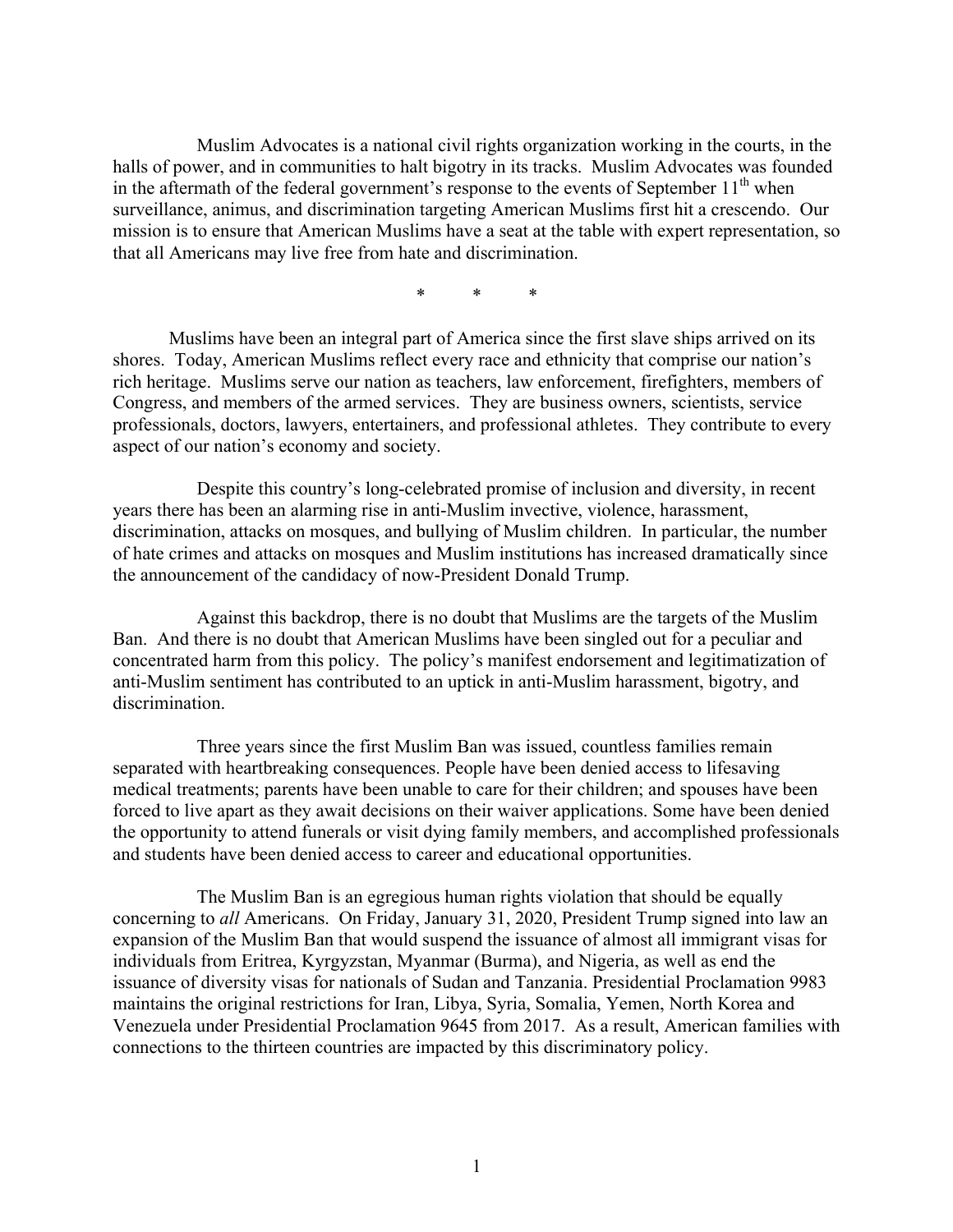There is also no doubt that the Muslim Ban has hurt the U.S. economy at large by restricting the ability of companies, hospitals, and universities to fill critical jobs here in the U.S., which in turn has stifled America's ability to innovate, educate, and compete on a global scale.

On a more fundamental level, the Muslim Ban recapitulates the discriminatory practices and anti-immigrant sentiments of the early 1900's immigration laws−targeting Catholic, Jewish, Italian, Japanese, Chinese, Irish, and Mexican immigrants, among others−that Congress later condemned by passing the Immigration and Nationality Act of 1965 (INA), also known as the Hart-Celler Act. That law rejected a decades-old national origin-based quota system that favored immigrants from northern and western Europe and required nondiscrimination in the issuance of visas on the basis of nationality. Therefore, it is critical to view the Muslim Ban not simply as a "Muslim" or "immigrant" concern, or as a partisan wedge to divide us. Instead, we urge Congress to view the Muslim Ban for what it is at its core: a paradigm of religious and racial bigotry that should offend us all. The Muslim Ban injects discrimination into our immigration system that Congress had long ago rejected and that runs counter to our most fundamental American values and beliefs.

We urge Congress to act now to repeal all iterations of the Muslim Ban and ensure that no future Administration can enact such a discriminatory by passing the **National Origin-Based Antidiscrimination for Nonimmigrants (NO BAN) Act (H.R. 2214/S. 1123).** 

We worked directly with members of Congress, congressional staff, and other stakeholders to support legislation that would clarify Congress's intent in the INA. On April 10, 2019, Representative Judy Chu (D-CA) and Senator Chris Coons (D-DE) introduced legislation to do just that: the **NO BAN Act.** Muslim Advocates along with our partners in the NO BAN Act Coalition organized a letter endorsing the NO BAN Act which is supported by more than 400 advocacy organizations. We applaud the more than 250 members of the U.S. House of Representatives and U.S. Senate who support it. We urge all members of Congress to support the NO BAN Act and to take a stand against discriminatory immigration policies that target individuals on the basis of religion. Congress must immediately repeal the Muslim Ban and amend the INA to ensure that no future President can enact such an overbroad, discriminatory ban again. The NO BAN Act would immediately repeal all iterations of the Muslim Ban. Importantly, the legislation would also clarify that no administration can use religion as the basis to establish discriminatory immigration policies targeting communities.

Given the Supreme Court's decision in *Trump v. Hawaii*, Congress must make clear that the INA cannot be used to blanketly and permanently ban foreign nationals simply based on their religion and national origin. Section 212(f) of the INA grants the President power, under specific circumstances to suspend or restrict the entry of certain classes of foreign nationals when such entry would be "detrimental to the interests of the United States."<sup>1</sup> The Court held that the Muslim Ban falls within the President's section 212(f) authority because the language of the

<sup>&</sup>lt;sup>1</sup> Section 212(f) of the Immigration and Nationality Act [8 U.S.C. § 1182(f)] ("Whenever the President finds that the entry of any aliens or of any class of aliens into the United States would be detrimental to the interests of the United States, he may by proclamation, and for such period as he shall deem necessary, suspend the entry of all aliens or any class of aliens as immigrants or nonimmigrants, or impose on the entry of aliens any restrictions he may deem to be appropriate.  $\dots$ ").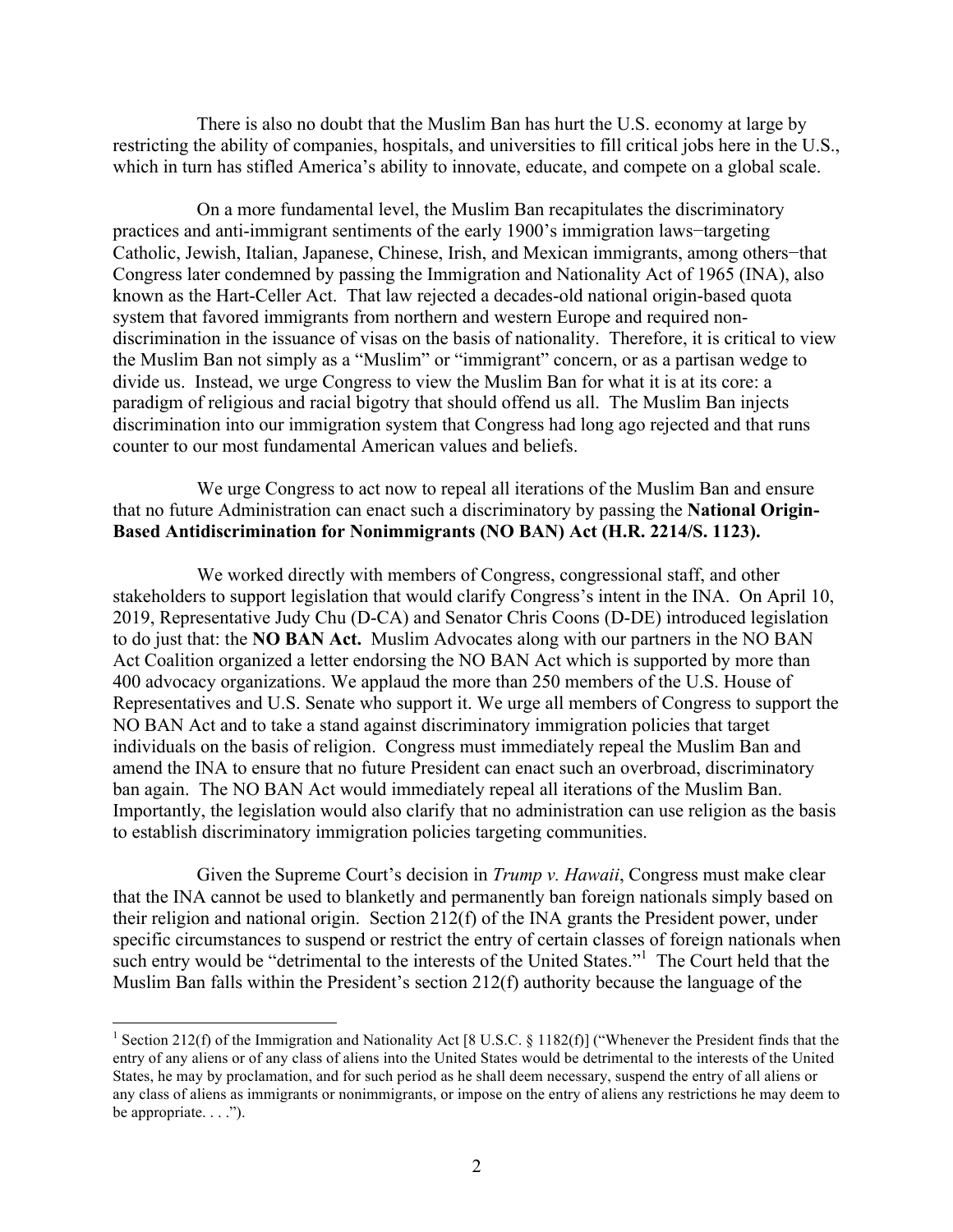statute "grants the President broad discretion."<sup>2</sup> The Court read into the statute a congressional intent to grant broad discretion, without temporal or scope limitations, to the President.<sup>3</sup>

Congress long ago repudiated injecting national origin-based bigotry into our immigration system, and it is being called upon to clarify its intent by amending the INA to ensure that no President can attempt to override through executive fiat congressional intent of fairness and non-discrimination. The NO BAN Act would amend the non-discrimination provision, under section 202(a) of the INA, to explicitly prohibit religious discrimination by the government when making determinations on immigrant visas, nonimmigrant visas, entry into the U.S., or other immigration benefits.<sup>4</sup>

The bill would also make crucial changes to section 212(f) to ensure that this authority is not further abused by President Trump or by any future President. The bill would establish a structured, transparent process that a President must follow when suspending or restricting entry under section 212(f) of the INA.<sup>5</sup> Section 212(f) was enacted in 1952, against a backdrop of tailored presidential authority granted to Presidents Theodore Roosevelt and Woodrow Wilson during World War I and World War II.<sup>6</sup> The NO BAN Act would maintain the restriction authority that Congress granted to the President under 212(f), but amend the statute so that it more closely tracks the many specific, time-limited and narrowly tailored invocations of this authority by previous Republican and Democratic administrations in the last 40 years. $<sup>7</sup>$ </sup>

Under the NO BAN Act, the Secretary of State, in consultation with the Secretary of Homeland Security, must determine "based on credible facts," that a suspension or restriction of entry of any foreign nationals or class of foreign nationals would "undermine the security or public safety of the United States" or the preservation of human rights, democratic processes or institutions, or international stability before a president can invoke  $212(f)$  authority.<sup>8</sup> The administration would have to supply "specific evidence" to support its determination and the suspension or restriction must be "narrowly tailor[ed] ... to meet a compelling government interest." The NO BAN Act also includes transparency measures to hold the President accountable to both Congress and the American people.

Importantly, the NO BAN Act would reflect that when this authority has been invoked, it typically includes family-based and humanitarian categorical exceptions by codifying this practice and creating a rebuttable presumption in favor of such categorical exceptions.

 $\frac{2}{3}$  138 S. Ct. at 2408.<br> $\frac{3}{3}$  See Hug, *supra* note 9 (discussing statutory interpretation questions).

<sup>&</sup>lt;sup>4</sup> Section 202(a)(1)(A) of the Immigration and Nationality Act [8 U.S.C. § 1152(a)(1)(A)] ("Except as specifically provided in paragraph (2) and in sections  $1101(a)(27)$ ,  $1151(b)(2)(A)(i)$ , and  $1153$  of this title, no person shall receive any preference or priority or be discriminated against in the issuance of an immigrant visa because of the person's race, sex, nationality, place of birth, or place of residence.").

<sup>&</sup>lt;sup>5</sup> See supra note 41.<br><sup>6</sup> See Amicus Br. of Scholars of Immigration Law at 8-11 (stating that the president's wartime authority was "limited in scope, authorizing not sweeping bans on foreign nationals but only more targeted restraints leveled against subversive wartime actors.").

<sup>7</sup> *See* Congressional Research Service, *Executive Authority to Exclude Aliens: In Brief* (Jan. 23, 2017), https://fas.org/sgp/crs/homesec/R44743.pdf 8 NO BAN Act, § 3.